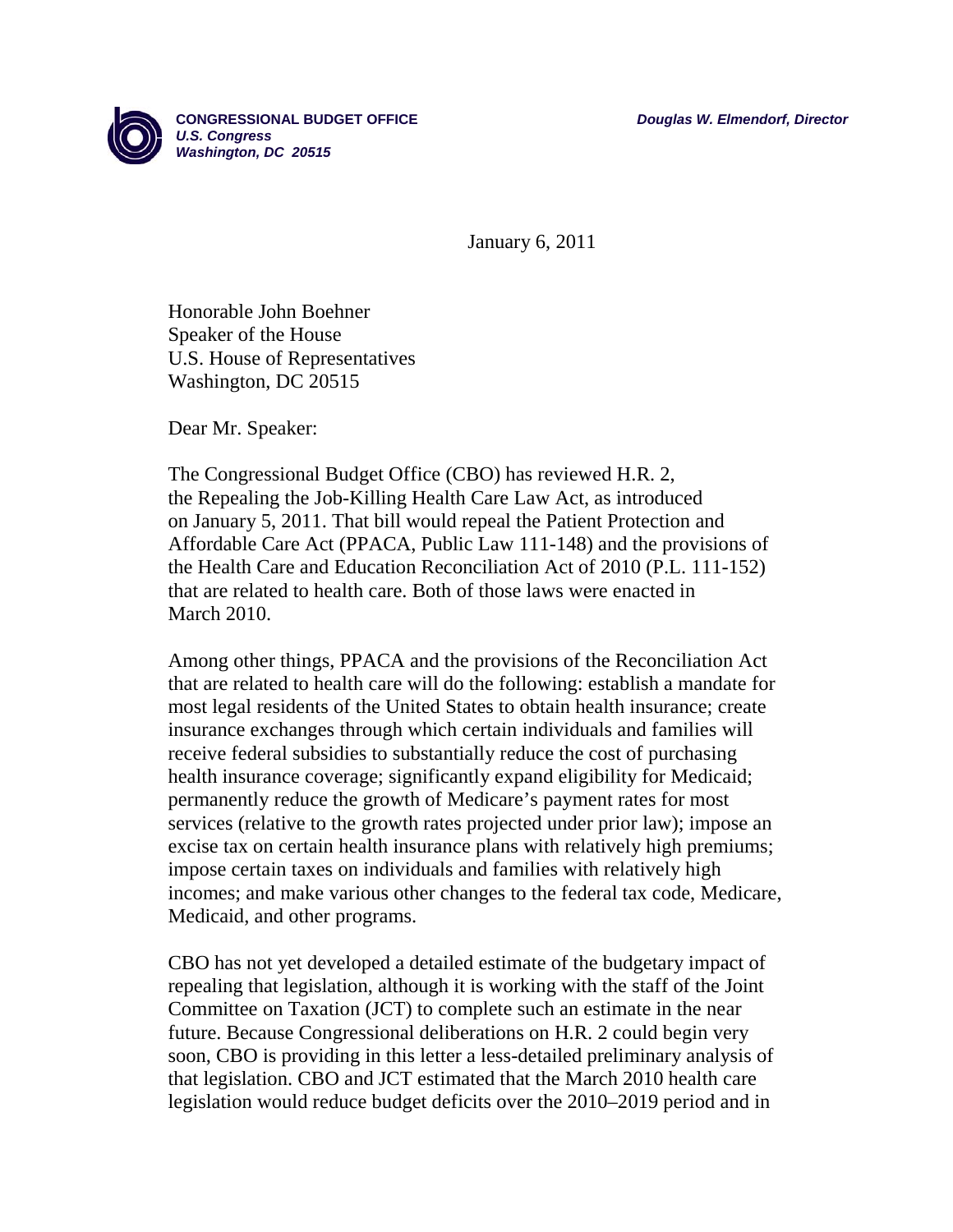-

subsequent years; consequently, we expect that repealing that legislation would increase budget deficits.

The projected increase in deficits will not be exactly the same as the reduction in deficits that was originally estimated to result from the enacted legislation. As will be discussed in the detailed estimate that is forthcoming, a number of developments have occurred since CBO and JCT produced the cost estimate for the March 2010 legislation (shortly before it was enacted). In particular:

- The original estimate was based on the projections of economic conditions, health care costs, federal spending and revenues, and other factors that CBO published in March 2009. The economic outlook is now somewhat different, and CBO has made a number of technical changes to its spending and revenue projections related to health care programs. $<sup>1</sup>$ </sup>
- Some of the funding provided by the legislation enacted last March has been obligated or spent, and some regulations implementing aspects of that legislation have been promulgated. The budgetary impact of repealing that legislation depends on the extent to which repeal would affect those actions; because an estimate of repeal would assume enactment around the end of this fiscal year, no significant budgetary effects would occur in fiscal year 2011. (However, such effects would occur if H.R. 2 was enacted well before the end of the fiscal year.)
- Subsequent legislation has already modified the laws enacted last March. Specifically, the Medicare and Medicaid Extenders Act of 2010 (P.L. 111-309) increased the amount that could be recovered from enrollees in insurance exchanges whose actual income in a year differed from the figure used to determine their tax credit for health insurance premiums. That legislation was estimated to reduce net

<sup>&</sup>lt;sup>1</sup> For example, in *The Budget and Economic Outlook: An Update* that was published in August 2010, CBO noted that identifiable changes in the estimated effects of some of the provisions of the legislation had reduced projected outlays over the 2010–2019 period by about \$11 billion and increased projected revenues by about the same amount (see Box 1-1 on page 6). For many aspects of the legislation, however, distinguishing the effects of economic and technical updates on the budgetary impact of PPACA and the Reconciliation Act from their effects on the projections that would have been made under prior law is difficult. Therefore, developing the baseline projections in August did not automatically result in an estimate of the effect of PPACA and the Reconciliation Act under the economic and technical assumptions of that baseline.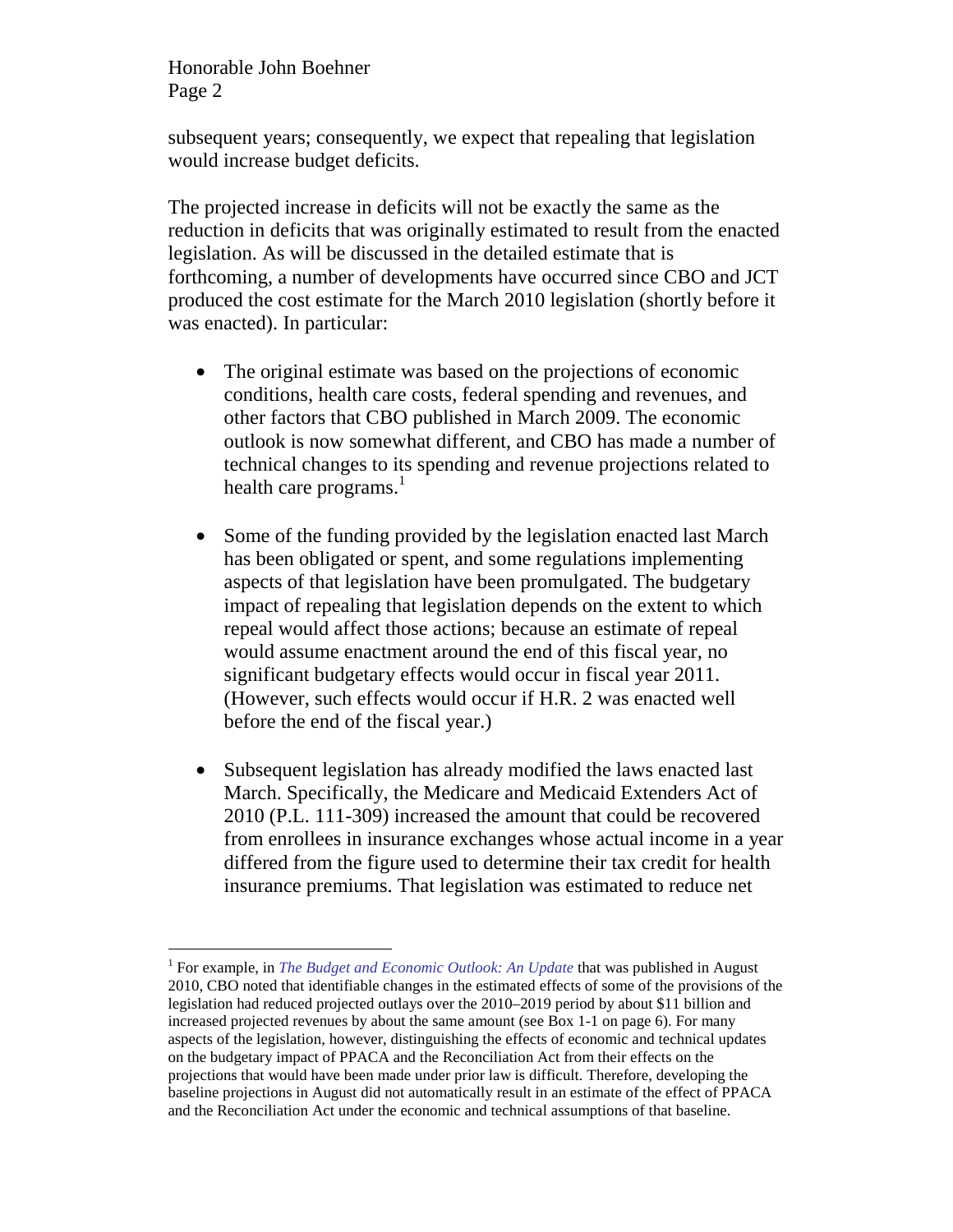> federal payments for subsidies through the health insurance exchanges.

• The original estimate covered 2010 through 2019, the period used for Congressional budget enforcement procedures when the legislation was being considered (in calendar year 2009 and early 2010). CBO has nearly completed new baseline projections through 2021 that will be published later this month. As a result, CBO's estimate of the budgetary effect of repealing last March's legislation will cover a later period than that spanned by the original estimate.

The changes noted above will affect many elements of a detailed estimate of the impact of H.R. 2, but they will probably not have a major effect on the overall budgetary impact of the bill through 2019. Moreover, in its ongoing monitoring of developments, CBO has seen no evidence to date that the steps that will be taken to implement the March legislation—or the ways in which participants in the health care and health financing systems will respond to that legislation—will yield overall budgetary effects that differ significantly from the ones that CBO and JCT projected earlier. As a result, for the 2012–2019 period, the forthcoming detailed cost estimate for H.R. 2 will probably not differ substantially from the result that would be obtained by reversing the signs of the net changes in deficits that were shown in the cost estimate for PPACA and the Reconciliation Act that CBO issued on March 20,  $2010<sup>2</sup>$ 

The remainder of this letter describes—in broad terms and on a preliminary basis—CBO's assessment of the effects that repealing PPACA and the relevant provisions of the Reconciliation Act would have on federal budget deficits, the federal government's budgetary commitment to health care, the number of people with health insurance, and health insurance premiums in the private market. (Repealing the provisions of that legislation would also have a variety of other effects on the health care and health insurance systems that this letter, like previous CBO cost estimates, does not address.)

<sup>&</sup>lt;sup>2</sup> See Congressional Budget Office, letter to the Honorable Nancy Pelosi about the budgetary effects of H.R. 4872, the Reconciliation Act of 2010 (March 20, 2010). That letter and the other CBO documents cited in this letter are available on CBO's Web site (www.cbo.gov) and are contained in CBO's December 2010 report *Selected CBO Publications Related to Health Care Legislation, 2009–2010*.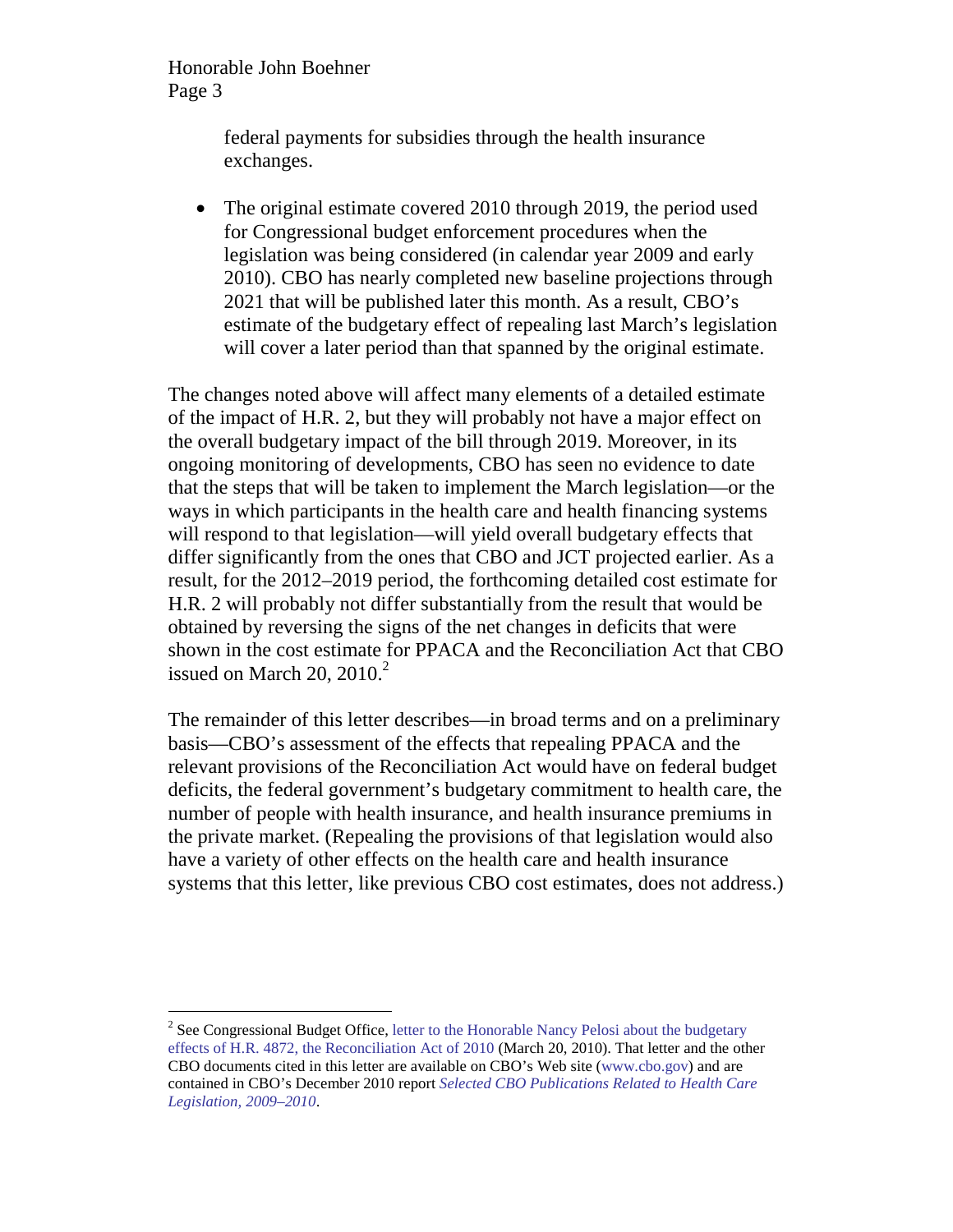# **Impact on the Federal Budget in the First Decade**

As a result of changes in direct spending and revenues, CBO expects that enacting H.R. 2 would probably increase federal budget deficits over the 2012–2019 period by a total of roughly \$145 billion, plus or minus the effects of technical and economic changes that CBO and JCT will include in the forthcoming estimate. That figure consists of the following two components:

- About \$130 billion, representing the net reduction in deficits over the 2012–2019 period expected to result from the health care provisions of the enacted legislation (as estimated by CBO and JCT last March),<sup>3</sup> plus
- About \$15 billion, representing the reduction brought about by the Medicare and Medicaid Extenders Act of 2010 in the estimated cost of subsidies to be provided through the insurance exchanges through 2019.

The forthcoming, more-detailed estimate will also reflect changes that CBO and JCT will make to reflect economic developments since the legislation was enacted and technical revisions to baseline projections and the previous estimate (including adjustments to reflect the passage of time and to incorporate the effects of administrative actions that have been taken to implement the laws). We cannot predict whether those changes will increase or decrease the estimated impact of H.R. 2 on federal deficits.

Though the amounts may differ somewhat, the net increase in deficits from enacting H.R. 2 would have the same three major components as the net decrease in deficits estimated to result from enacting PPACA and the Reconciliation Act. The March health care legislation contained a set of provisions designed to expand health insurance coverage, which CBO and JCT estimated would have a gross cost of about \$930 billion and a net cost (after accounting for certain related changes in outlays and revenues) of about \$780 billion over the 2012–2019 period. Repealing that legislation would eliminate such costs. But PPACA and the Reconciliation Act also included a number of provisions to reduce federal outlays (primarily for

 $\overline{a}$  $3$  The \$130 billion figure reflects about \$124 billion in net savings estimated in March for the health care and revenue provisions over the 2010–2019 period but excludes about \$7 billion in estimated net costs of the enacted legislation in 2010 and 2011—during which the proposed repeal would have no budgetary effect if it was enacted near the end of fiscal year 2011. The \$130 billion in savings is the result of projected increases of about \$520 billion in revenues and about \$390 billion in outlays.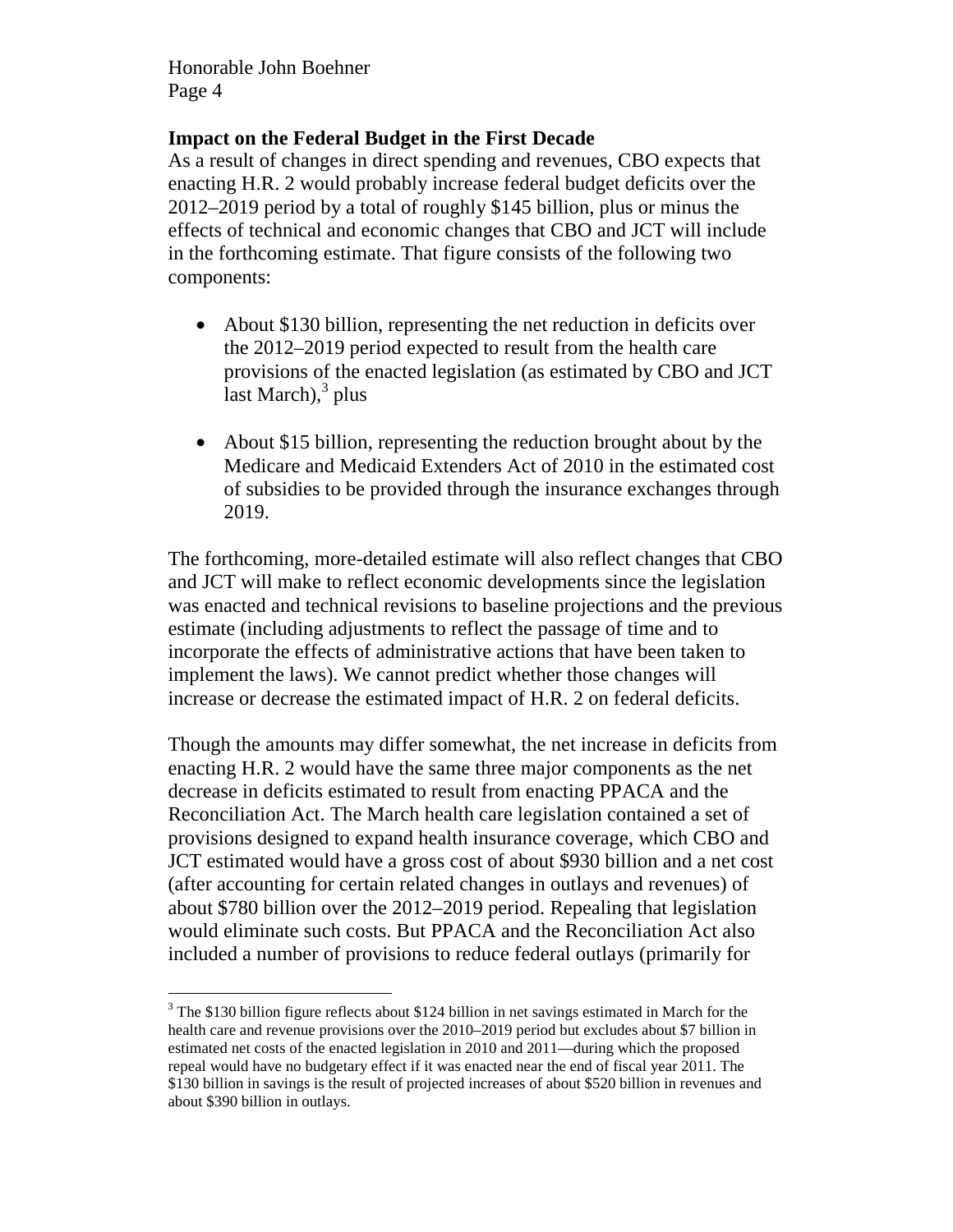Medicare) and to increase federal revenues (mostly by increasing the Hospital Insurance payroll tax and imposing fees on certain manufacturers and insurers); in March, CBO and JCT estimated that those provisions unrelated to insurance coverage would, on balance, reduce direct spending by about \$500 billion and increase revenues by about \$410 billion over the  $2012-2019$  period.<sup>4</sup> If that legislation was repealed, such reductions in spending and increases in revenues would not occur. Thus, H.R. 2 would, on net, increase federal deficits over that period.

The difference in the time horizons for the cost estimates will also differentiate the estimate for H.R. 2 from that for PPACA and the Reconciliation Act. The budgetary horizon for legislation considered in 2011 will span the fiscal years from 2011 through 2021, two years beyond the period covered by the cost estimate for the enacted legislation. Extrapolating the budgetary effects for 2019 of PPACA and the health care provisions of the Reconciliation Act, CBO anticipates that enacting H.R. 2 would increase federal budget deficits by a total of roughly \$80 billion to \$90 billion over the 2020–2021 period. Consequently, over the 2012–2021 period, the effect of H.R. 2 on federal deficits as a result of changes in direct spending and revenues is likely to be an increase in the vicinity of \$230 billion, plus or minus the effects of technical and economic changes to CBO's and JCT's projections for that period.

**Effects on Discretionary Spending.** Those projections do not include any savings associated with lower discretionary spending under H.R. 2. The cost estimate issued last March focused on direct spending and revenues because those effects are relevant for pay-as-you-go rules and will occur without any additional legislative action (in contrast with discretionary spending, which is subject to future appropriation action). However, the cost estimate noted that additional funding would be necessary for agencies to carry out the responsibilities required of them by the legislation and that the legislation also included explicit authorizations for a variety of grants and other programs.<sup>5</sup>

 $\overline{a}$ <sup>4</sup> Those figures exclude the impact of the provisions of the Reconciliation Act related to education programs (which were estimated to reduce deficits by \$19 billion over the 2010–2019 period).

<sup>&</sup>lt;sup>5</sup> For more information, see CBO's March 20, 2010, letter to the Honorable Nancy Pelosi cited earlier (in particular, pages 10 and 11); Congressional Budget Office, letter to the Honorable Jerry Lewis about potential effects of the Patient Protection and Affordable Care Act on discretionary spending (May 11, 2010); and "Additional Information about the Potential Discretionary Costs of Implementing PPACA" (May 12, 2010).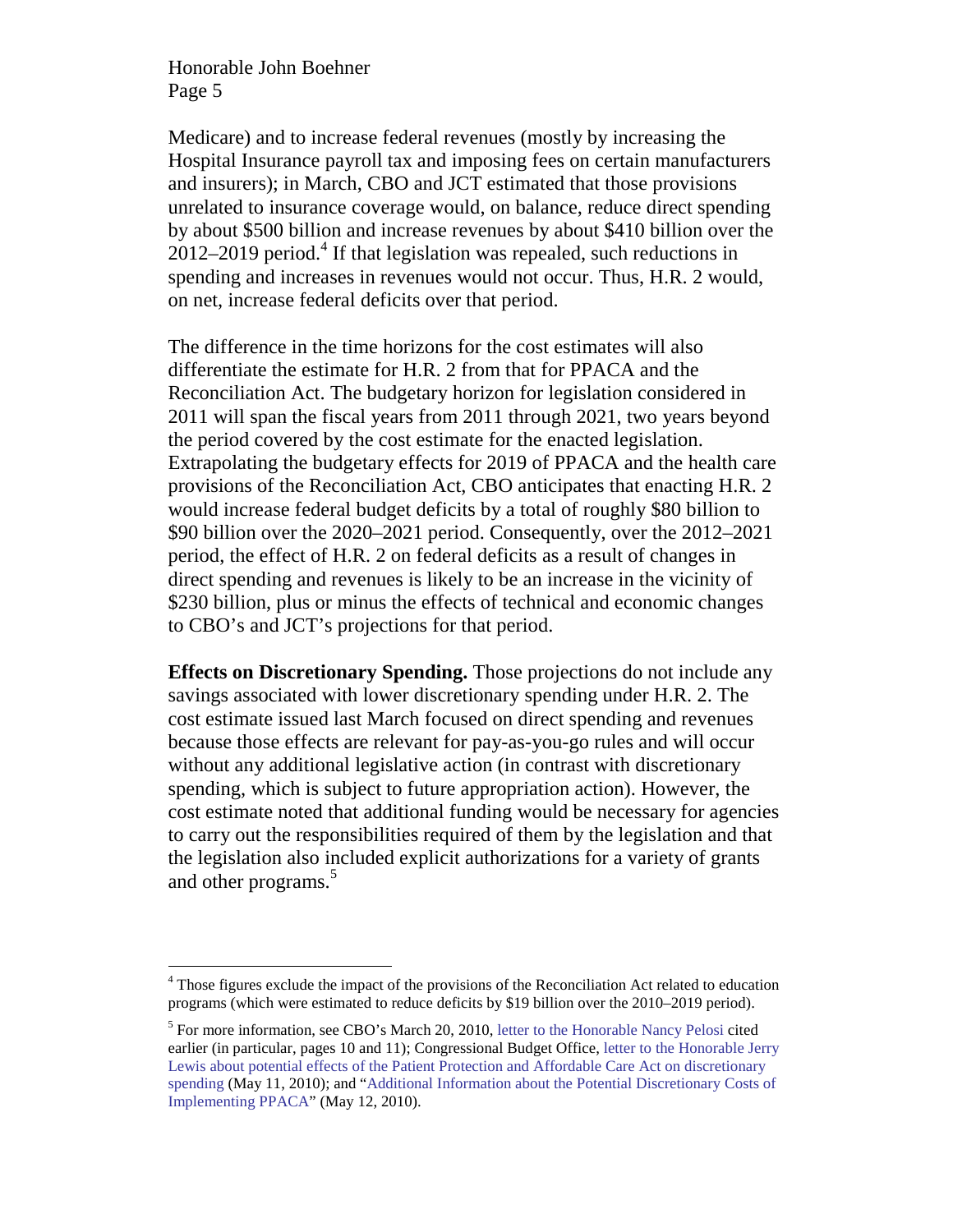By CBO's estimates, repeal of the health care legislation would probably reduce the appropriations needed by the Internal Revenue Service by between \$5 billion and \$10 billion over 10 years. Similar savings would accrue to the Department of Health and Human Services.

In addition, H.R. 2 would repeal a number of authorizations for future appropriations, which, if left in place, might or might not result in additional appropriations. CBO estimated that such provisions authorizing specific amounts, if fully funded, would result in appropriations of \$106 billion over the 2010–2019 period. However, most of those authorizations, for more than \$86 billion, were for activities that were already being carried out under prior law or that were previously authorized and that PPACA authorized for future years; for example, that amount includes an estimated \$39 billion for ongoing activities of the Indian Health Service and \$34 billion for continued grants to federally qualified health centers. Consequently, just as the authorizations in PPACA of an estimated \$106 billion over the 2010–2019 period will not necessarily lead to an increase of that amount in total discretionary spending, the repeal of those PPACA authorizations would not necessarily result in discretionary savings of that amount.

**Uncertainty Surrounding the Estimates.** The projections of the bill's budgetary impact are quite uncertain, both because CBO has not completed a detailed estimate of the effects of H.R. 2 and because assessing the effects of making broad changes in the nation's health care and health insurance systems—or of reversing scheduled changes—requires assumptions about a broad array of technical, behavioral, and economic factors. However, CBO's staff, in consultation with outside experts, has devoted a great deal of care and effort to the analysis of health care legislation in the past few years, and the agency strives to develop estimates that are in the middle of the distribution of possible outcomes. As a result, CBO believes that its estimates of the net budgetary effects of health care legislation have a roughly equal chance of turning out to be too high or too low.

As with all of CBO's cost estimates, those estimates reflect an assumption that the provisions of current law would otherwise remain unchanged throughout the projection period and that the legislation being considered would be enacted and implemented in its current form. CBO's responsibility to the Congress is to estimate the effects of proposals as written and not to forecast future legislation. The budgetary impact of repealing PPACA and the provisions of the Reconciliation Act related to health care could be quite different if key provisions of that original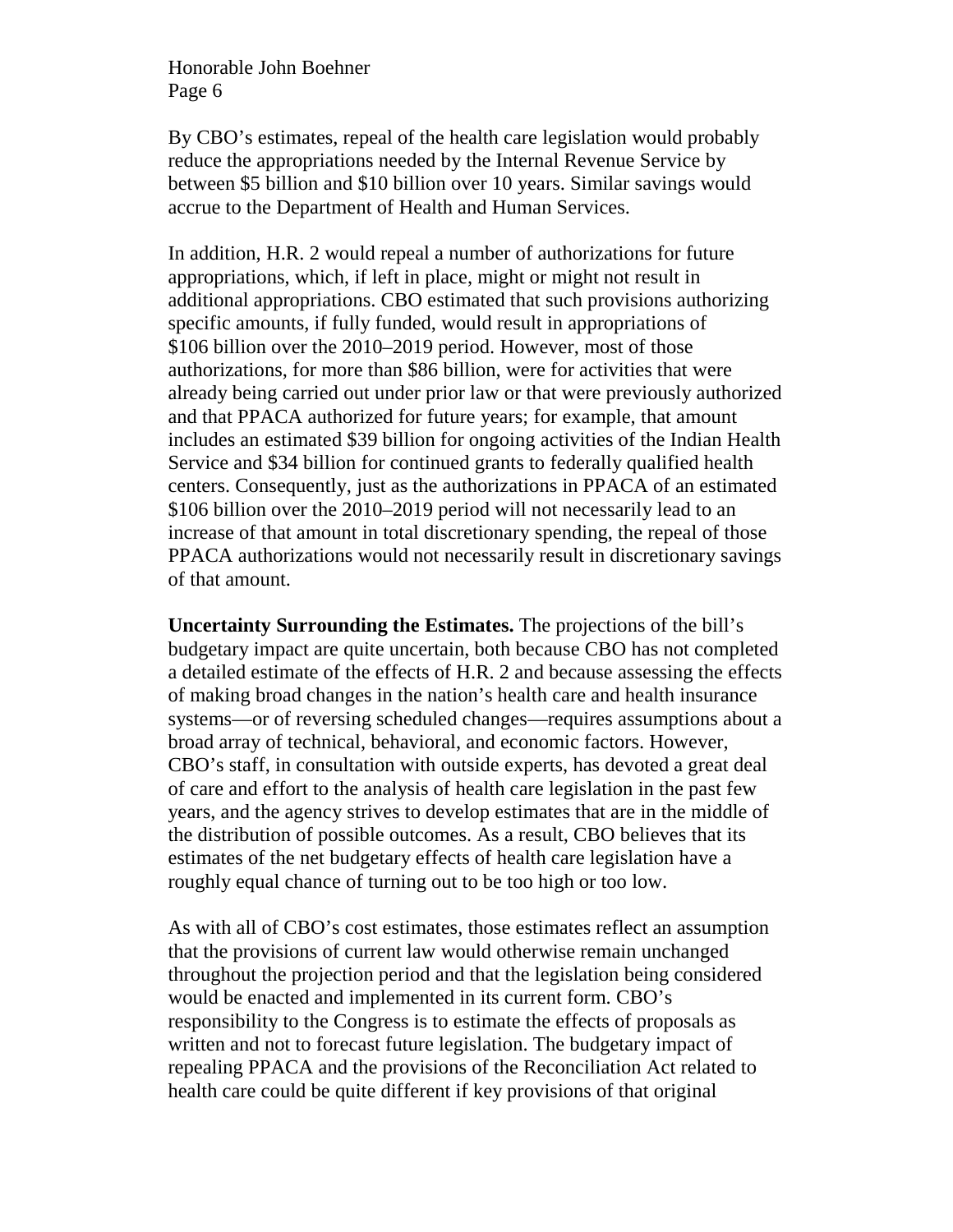legislation would have subsequently been changed or not fully implemented.

## **Impact on the Federal Budget Beyond the First 10 Years**

Relative to current law, enacting H.R. 2 would, CBO estimates, increase federal budget deficits in the decade following 2019; similarly, the legislation would increase budget deficits in the decade following 2021 and in subsequent years.

Although CBO does not generally provide cost estimates beyond the 10 year projection period, certain Congressional rules require some information about the budgetary impact of legislation in subsequent decades, and many Members requested CBO's analysis of the long-term budgetary impact of proposed broad changes in the health care and health insurance systems. Therefore, in the course of analyzing such proposals, CBO developed rough assessments for the decade following the 10-year projection period by grouping the elements of legislation into broad categories and assessing the rate at which the budgetary impact of each of those broad categories would increase over time.

Last March, CBO estimated that enacting PPACA and the Reconciliation Act would reduce federal deficits in the decade after 2019, with a total effect during that decade in a broad range around one-half percent of gross domestic product (GDP). The imprecision of the calculation reflects the even greater degree of uncertainty that attends to it, compared with CBO's 10-year estimates. Correspondingly, CBO estimates that enacting H.R. 2 would increase federal deficits in the decade after 2019 by an amount that is in a broad range around one-half percent of GDP, plus or minus the effects of technical and economic changes that CBO and JCT will include in the forthcoming estimate. For the decade beginning after 2021, the effect of H.R. 2 on federal deficits as a share of the economy would probably be somewhat larger.

CBO has not extrapolated estimates further into the future because the uncertainties surrounding them are magnified even more. However, in view of the projected budgetary effects during the decade following the 10-year budget window, CBO anticipates that enacting H.R. 2 would probably continue to increase budget deficits relative to those under current law in subsequent decades.

Those calculations incorporate an assumption that the provisions of current law would otherwise remain unchanged throughout the next two decades.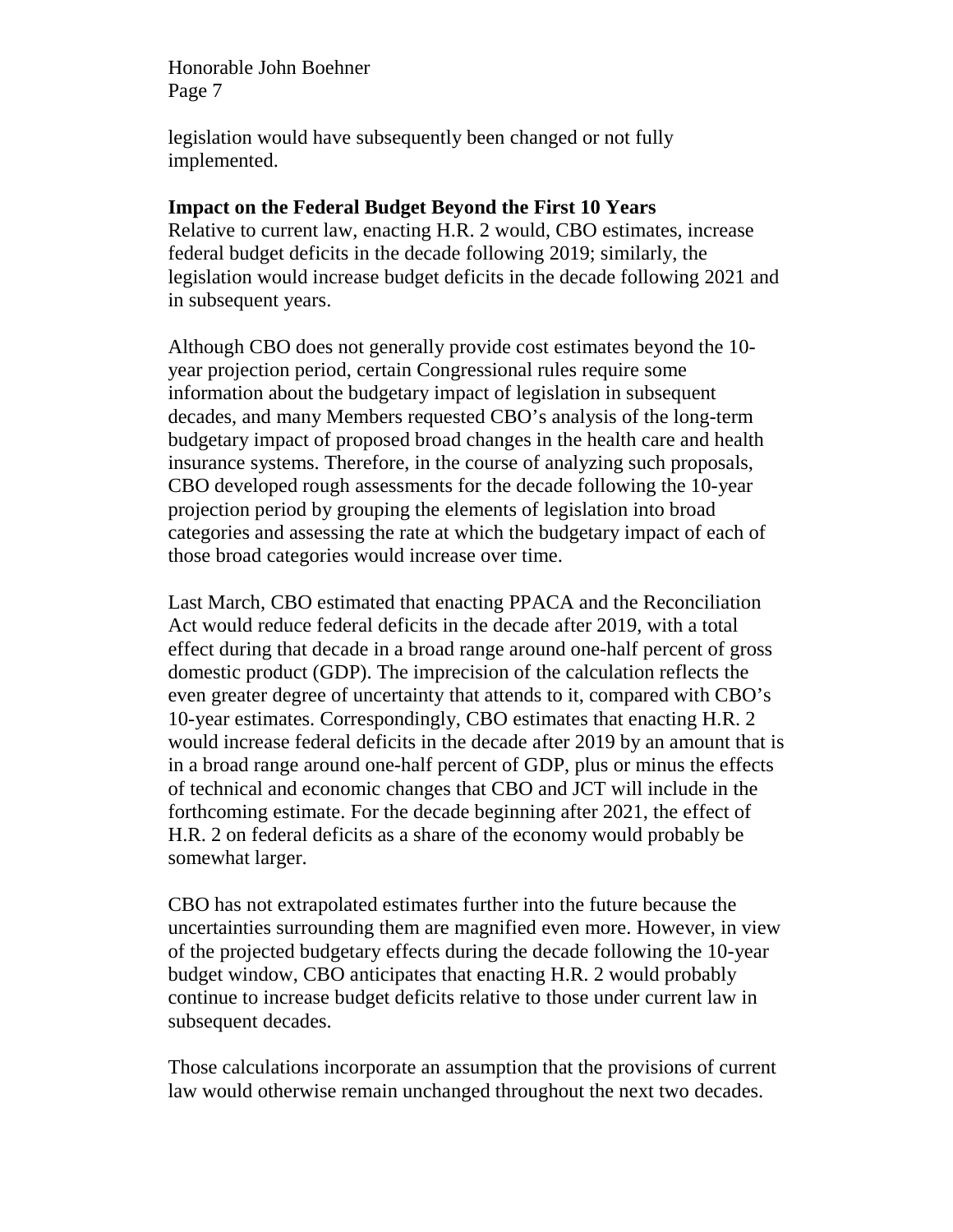However, current law now includes a number of policies that might be difficult to sustain over a long period of time. For example, PPACA and the Reconciliation Act reduced payments to many Medicare providers relative to what the government would have paid under prior law. On the basis of those cuts in payment rates and the existing "sustainable growth rate" mechanism that governs Medicare's payments to physicians, CBO projects that Medicare spending (per beneficiary, adjusted for overall inflation) will increase significantly more slowly during the next two decades than it has increased during the past two decades. If those provisions would have subsequently been modified or implemented incompletely, then the budgetary effects of repealing PPACA and the relevant provisions of the Reconciliation Act could be quite different—but CBO cannot forecast future changes in law or assume such changes in its estimates.<sup>6</sup>

#### **Effects on the Federal Budgetary Commitment to Health Care**

Last March, CBO estimated that enacting PPACA and the relevant provisions of the Reconciliation Act would increase the "federal budgetary commitment to health care" by about \$400 billion over the 2010–2019 period; CBO uses that term to describe the sum of net federal outlays for health programs and tax preferences for health care.<sup>7</sup> In contrast, CBO estimated that enacting that legislation would reduce the federal budgetary commitment to health care during the decade after 2019. The impact in the second decade was estimated to be different than that in the first decade because the effects of those provisions that would tend to decrease the federal budgetary commitment to health care would grow faster than the effects of provisions that would tend to increase it. Correspondingly, by repealing all of those provisions, H.R. 2 would roughly reverse those outcomes, thereby diminishing the federal budgetary commitment to health care over the next decade and increasing it in subsequent years.

## **Effects on the Number of People with Health Insurance**

-

Under H.R. 2, about 32 million fewer nonelderly people would have health insurance in 2019, leaving a total of about 54 million nonelderly people uninsured. The share of legal nonelderly residents with insurance coverage

<sup>&</sup>lt;sup>6</sup> For an example of the long-term budgetary effect of altering several key features of PPACA and the Reconciliation Act, see Congressional Budget Office, letter to the Honorable Paul Ryan responding to questions about the preliminary estimate of the reconciliation proposal (March 19, 2010).

 $7$  For additional discussion of that term, see Congressional Budget Office, letter to the Honorable Max Baucus regarding different measures for analyzing proposals to reform health care (October 30, 2009).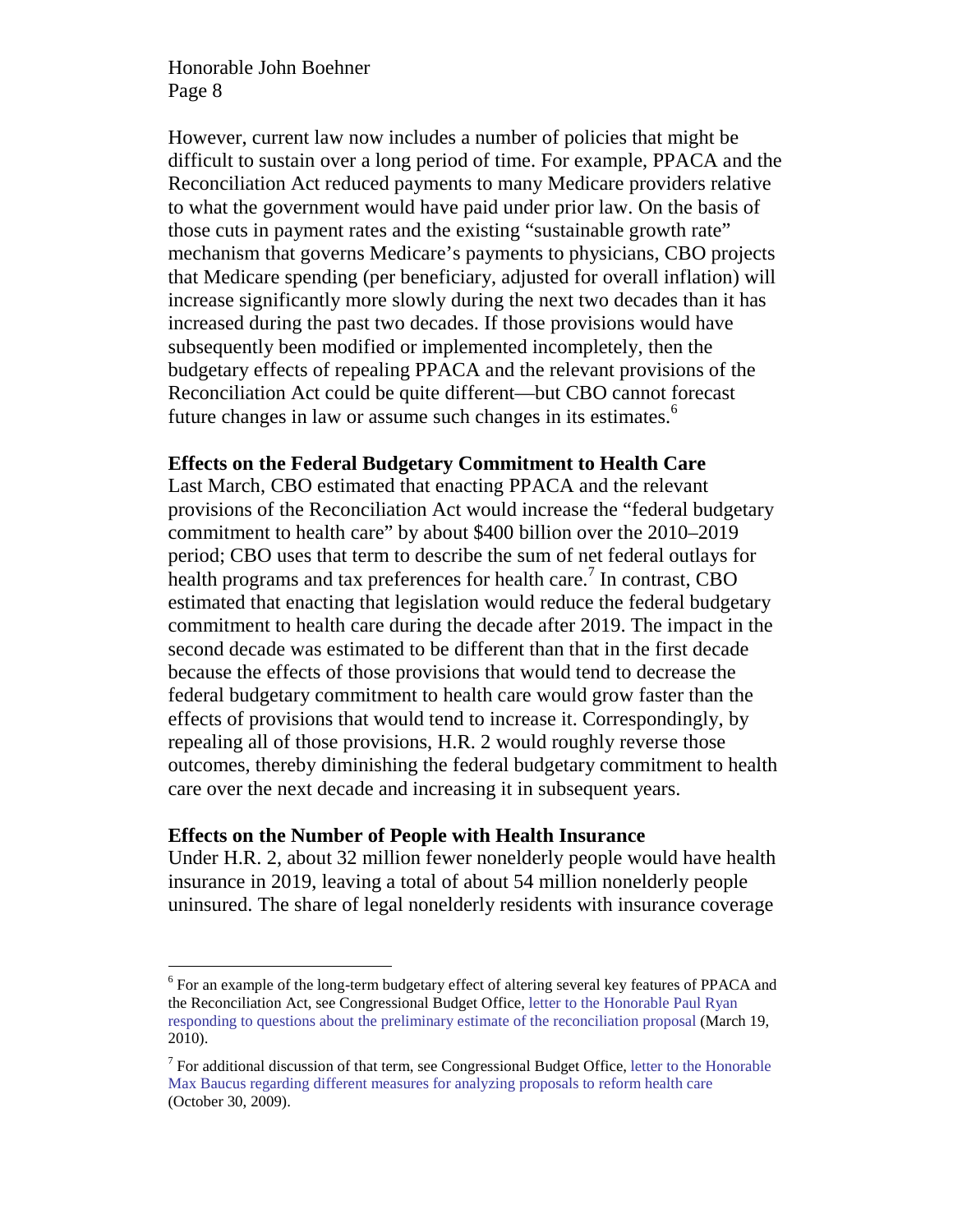in 2019 would be about 83 percent, compared with a projected share of 94 percent under current law (and 83 percent currently).

That projected difference of 32 million in the number of uninsured people in 2019 reflects a number of differences relative to circumstances under current law. Approximately 24 million people who would otherwise purchase their own coverage through insurance exchanges would not do so, and Medicaid and the Children's Health Insurance Program would have roughly 16 million fewer enrollees. Partly offsetting those reductions would be net increases, relative to the number projected under current law, of about 5 million people purchasing individual coverage directly from insurers and about 3 million people obtaining coverage through their employer.<sup>8</sup>

## **Effects on Health Insurance Premiums**

-

On November 30, 2009, CBO released an analysis prepared by CBO and JCT of the impact that PPACA as it was originally proposed would have on average premiums for health insurance in different markets.<sup>9</sup> Although CBO and JCT have not updated the estimates provided in that letter, the estimated effects of PPACA and the Reconciliation Act as enacted would probably be quite similar, and CBO expects that the effects on premiums of repealing that legislation would be similar to reversing the effects estimated last November.

In particular, if H.R. 2 was enacted, premiums for health insurance in the individual market would be somewhat lower than under current law, mostly because the average insurance policy in this market would cover a smaller share of enrollees' costs for health care and a slightly narrower range of benefits. The effects of those differences would be offset in part by other factors that would tend to raise premiums in the individual market if PPACA was repealed; for example, insurers would probably incur higher administrative costs per policy and enrollees would tend to be less healthy, leading to higher average costs for their health care. Although premiums in the individual market would be lower, on average, under H.R. 2 than under current law, many people would end up paying more for health insurance because under current law, the majority of enrollees purchasing coverage

<sup>&</sup>lt;sup>8</sup> For more information about the effects of PPACA and the Reconciliation Act on the sources of health insurance coverage, see CBO's March 20, 2010, letter to the Honorable Nancy Pelosi cited earlier (in particular, pages 9 and 10).

<sup>&</sup>lt;sup>9</sup> See Congressional Budget Office, letter to the Honorable Evan Bayh providing an analysis of health insurance premiums under the Patient Protection and Affordable Care Act (November 30, 2009).